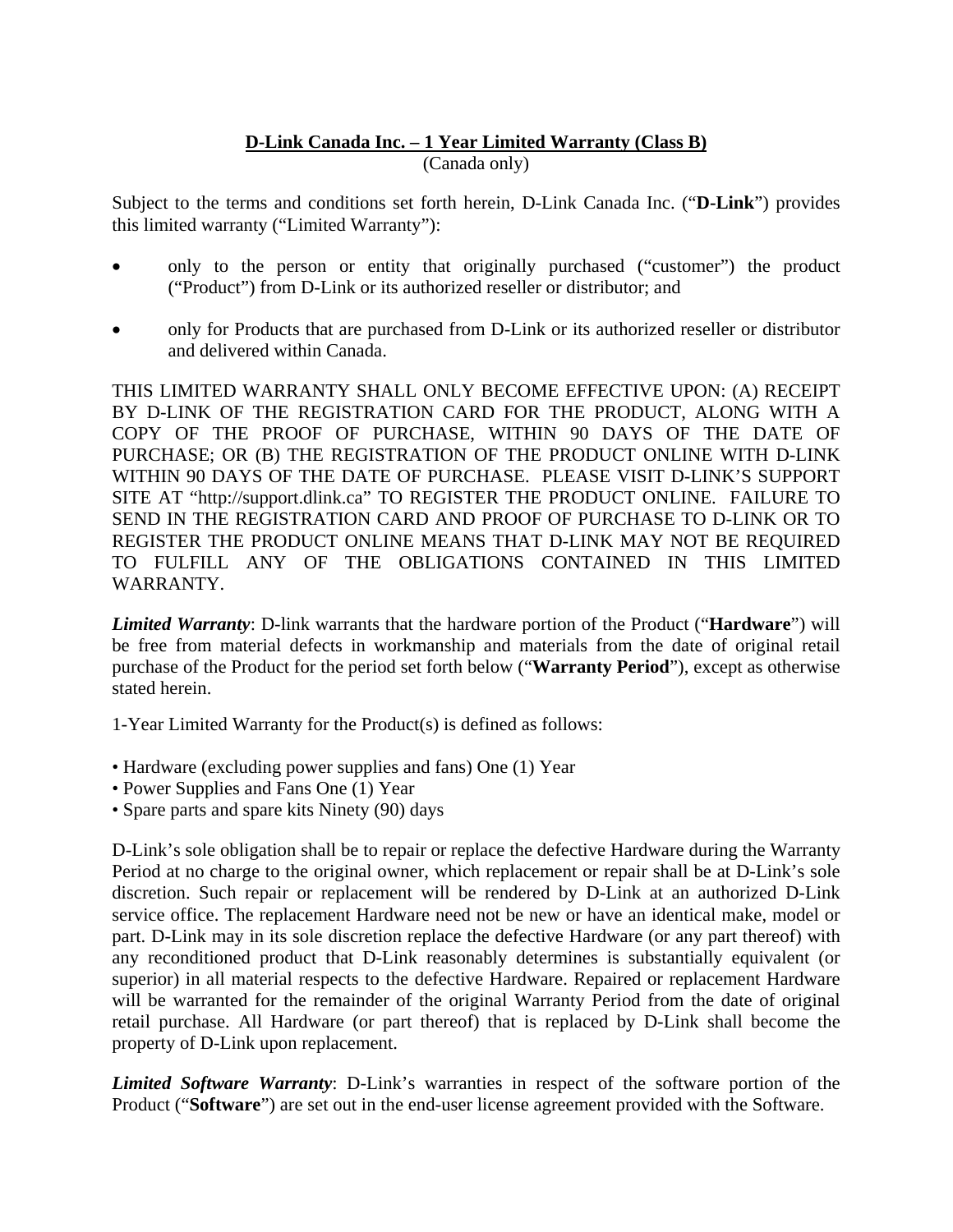*Submitting A Claim*: If the Product is defective, the customer shall return the Product to the authorized dealer or distributor from whom the Product was originally purchased, which return shall be subject to the return policy of such authorized dealer or distributor. In case the time period for which such authorized dealer or distributor would accept a return of the Product has expired, but the Product is still within the Warranty Period, or in the case the Product was purchased directly from D-Link, the customer shall return the Product to D-Link in accordance with D-Link's then current return material authorization policy. For details regarding D-Link's return material authorization policy, please visit support.dlink.ca or contact D-Link's regional office.

*What Is Not Covered*: This Limited Warranty provided by D-Link does not cover:

- (a) refurbished Products or any Product purchased through inventory clearance or liquidation sale or other sales in which D-Link, the seller or the liquidator expressly disclaims its warranty obligations pertaining to the Product;
- (b) initial installation, or installation or removal of the Product for repair or any costs associated therewith (including shipping costs);
- (c) operational adjustments to the Product that are not covered or permitted in the manual for the Product;
- (d) damages that occur during shipment, or damages due to power failures or acts of God;
- (e) cosmetic damage to the Product;
- (f) the Product if the Product, in D-Link's sole judgment, has been subjected to abuse, accident, modification, tampering, negligence, faulty installation, lack of reasonable care, repair or service, or misuse or use otherwise than as contemplated in the manual for the Product;
- (g) the Product if the model or serial number is missing or has been removed, altered, tampered with or defaced; and/or
- (h) any Product that has been repaired or serviced by someone other than D-Link or an authorized D-Link representative.

*Disclaimer of Other Warranties*: EXCEPT FOR THE LIMITED WARRANTY SPECIFIED HEREIN, THE PRODUCT IS PROVIDED "AS-IS" WITHOUT ANY WARRANTY OR CONDITION OF ANY KIND WHATSOEVER AND D-LINK HEREBY EXPRESSLY DISCLAIMS ALL WARRANTIES AND CONDITIONS, WHETHER EXPRESSED, IMPLIED OR STATUTORY, INCLUDING, WITHOUT LIMITATION, ANY WARRANTY OR CONDITION OF MERCHANTABILITY, FITNESS FOR A PARTICULAR PURPOSE AND NON-INFRINGEMENT. IF ANY IMPLIED WARRANTY OR CONDITION CANNOT BE DISCLAIMED IN ANY PROVINCE OR TERRITORY WHERE A PRODUCT IS SOLD, EXCEPT AS EXPRESSLY COVERED UNDER THE LIMITED WARRANTY PROVIDED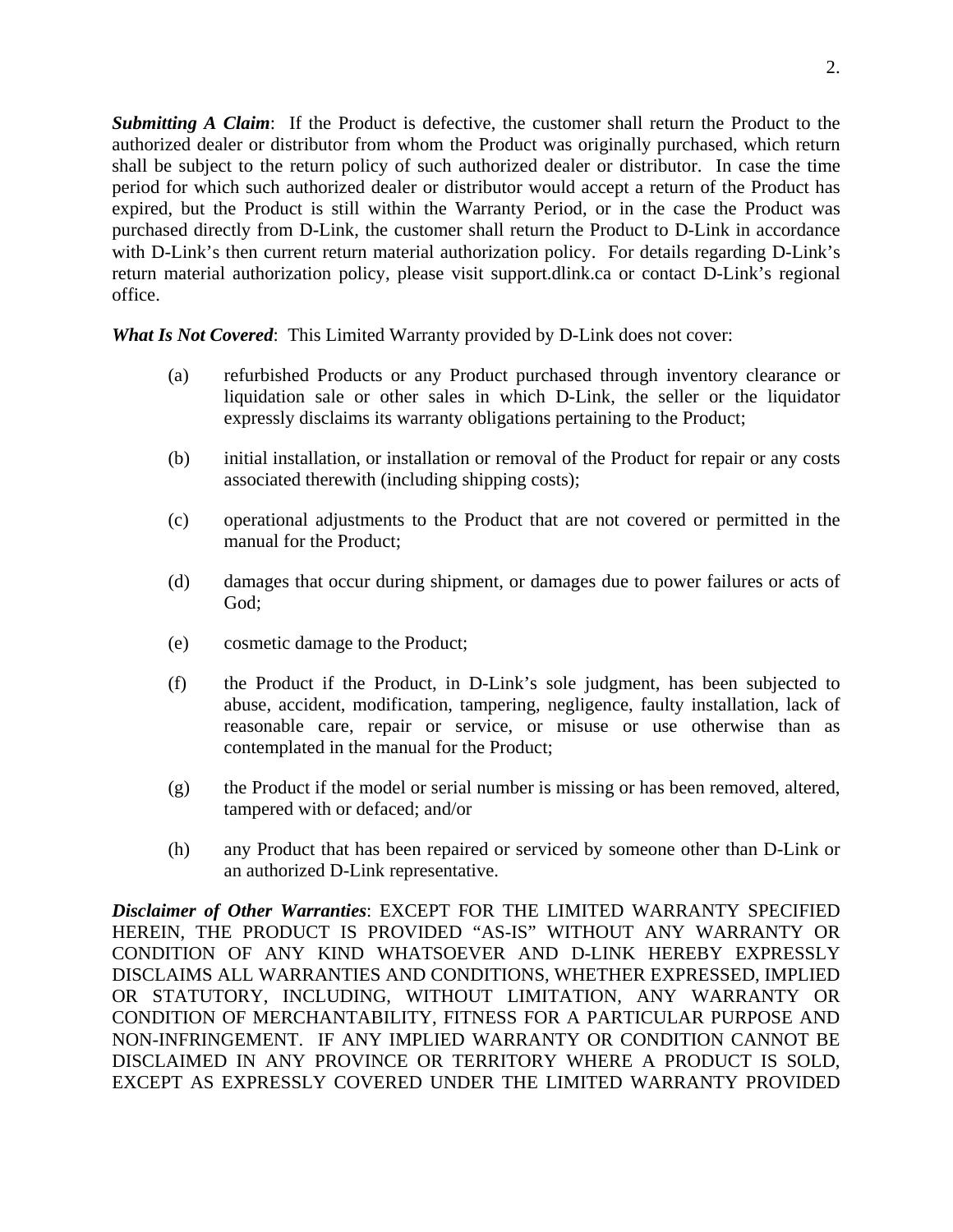HEREIN, THE ENTIRE RISK AS TO THE QUALITY, SELECTION AND PERFORMANCE OF THE PRODUCT IS WITH THE CUSTOMER.

*Limitation of Liability*: TO THE MAXIMUM EXTENT PERMITTED BY LAW, D-LINK IS NOT LIABLE UNDER ANY CONTRACT, NEGLIGENCE, STRICT LIABILITY OR OTHER LEGAL OR EQUITABLE THEORY FOR ANY LOSS OF USE OF THE PRODUCT, INCONVENIENCE OR DAMAGES OF ANY CHARACTER, WHETHER INDIRECT, SPECIAL, PUNITIVE, INCIDENTAL OR CONSEQUENTIAL (INCLUDING, BUT NOT LIMITED TO, DAMAGES FOR LOSS OF GOODWILL, LOSS OF REVENUE OR PROFIT, WORK STOPPAGE, COMPUTER FAILURE OR MALFUNCTION, FAILURE OF OTHER EQUIPMENT OR COMPUTER PROGRAMS TO WHICH D-LINK'S PRODUCT IS CONNECTED, LOSS OF INFORMATION OR DATA CONTAINED IN, STORED ON, OR INTEGRATED WITH ANY PRODUCT RETURNED TO D-LINK FOR WARRANTY SERVICE) RESULTING FROM THE USE OF THE PRODUCT, RELATING TO WARRANTY SERVICE, OR ARISING OUT OF ANY BREACH OF THIS LIMITED WARRANTY, EVEN IF D-LINK HAS BEEN ADVISED OF THE POSSIBILITY OF SUCH DAMAGES. THE SOLE REMEDY FOR A BREACH OF THIS LIMITED WARRANTY IS REPAIR OR REPLACEMENT OF THE DEFECTIVE OR NON-CONFORMING PRODUCT, WHICH REPAIR OR REPLACEMENT SHALL BE AT D-LINK'S SOLE DISCRETION. THE MAXIMUM LIABILITY OF D-LINK UNDER THIS LIMITED WARRANTY IS LIMITED TO THE PURCHASE PRICE OF THE PRODUCT COVERED BY THE WARRANTY.

*Governing Law*: This Limited Warranty shall be governed by the laws of the Province of Ontario and the federal laws of Canada applicable therein. Some provinces do not allow exclusion or limitation of incidental or consequential damages, or limitations on how long an implied warranty lasts, so the foregoing limitations and exclusions may not apply. This Limited Warranty provides specific legal rights and the customer may also have other rights which vary from province to province. All disputes under this Limited Warranty shall be resolved by a court of competent jurisdiction in the Province of Ontario.

*Trademarks*: D-Link is a registered trademark of D-Link Corporation and D-Link Canada Inc. is an authorized licensee. Other trademarks or registered trademarks are the property of their respective manufacturers or owners.

*Copyright Statement*: No part of this publication or documentation accompanying this Product may be reproduced in any form or by any means or used to make any derivative such as translation, transformation, or adaptation without permission from D-Link Corporation., as stipulated by the United States Copyright Act of 1976. Contents are subject to change without prior notice. Copyright <sup>©</sup> 2003 - 2004 by D-Link Corporation. All rights reserved. D-Link Canada Inc. is an authorized licensee and distributor.

*CE Mark Warning*: This is a Class B product. In a domestic environment, this product may cause radio interference, in which case the user may be required to take adequate measures.

*FCC Statement*: This equipment has been tested and found to comply with the limits for a Class B digital device, pursuant to part 15 of the FCC Rules. These limits are designed to provide reasonable protection against harmful interference in a residential installation. This equipment